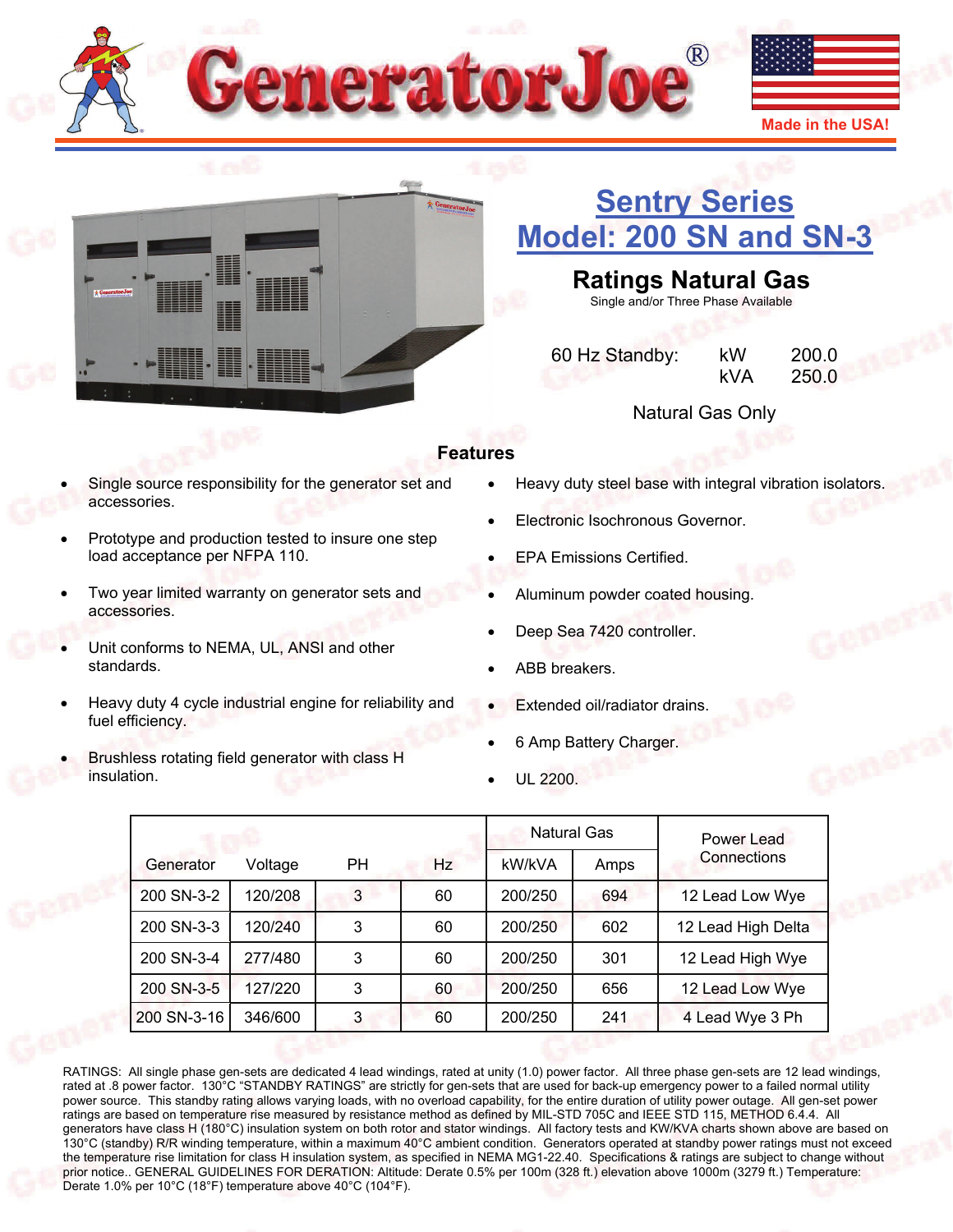#### **ENGINE\_\_\_\_\_\_\_\_\_\_\_\_\_\_\_\_\_\_\_\_\_\_\_\_\_\_\_\_\_\_\_\_\_\_\_\_\_\_\_**

| Manufacturer Power Solutions Inc. (PSI)                       |  |
|---------------------------------------------------------------|--|
| Model and TypeHeavy Duty 11.1 LTCAC, 4 cycle                  |  |
| Aspiration Turbocharged / Charged Air Cooled                  |  |
|                                                               |  |
|                                                               |  |
| Bore & Stroke In. (Cm.) 4.84 x 6.1 (12.3 x 15.5)              |  |
|                                                               |  |
|                                                               |  |
|                                                               |  |
|                                                               |  |
|                                                               |  |
|                                                               |  |
|                                                               |  |
| Frequency Reg. (no load-full load) Isochronous                |  |
|                                                               |  |
|                                                               |  |
|                                                               |  |
| Piston Speed, ft/min (m./min) 1830 (558)                      |  |
| Max Power, bhp (kwm) Standby/NG 302 (225)                     |  |
| Ltd. Warranty Period . 12 Months or 2000 hrs., first to occur |  |
|                                                               |  |

#### **FUEL SYSTEM \_\_\_\_\_\_\_\_\_\_\_\_\_\_\_\_\_\_\_\_\_\_\_\_\_\_\_\_\_\_\_\_\_**

Type ...................................... NAT. GAS, Vapor Withdrawal Fuel Pressure (kpa), in. H<sub>2</sub>O\* ................................ (1.74), 7" Secondary Fuel Regulator ....................... NG Vapor System Auto Fuel Lock-Off Solenoid ................ Standard on all sets Fuel Supply Inlet Line ............................................. 2" NPTF \* Measured at gen-set fuel inlet, downstream of any dry fuel accessories.

### **FUEL CONSUMPTION**

| <b>NAT. GAS: FT3/HR (M3/HR)</b>                  | STANDEY         |  |
|--------------------------------------------------|-----------------|--|
| 11000% ILOAID                                    | 21115(599.9)    |  |
| 7759% ILOAND                                     | 1164499(446.77) |  |
| 50% LOAD<br>11158(32.8)                          |                 |  |
| $NIG = 10000$ BSTTW $X$ $FT^3 = Total$ BSTTW/HHR |                 |  |

### **OIL SYSTEM**



## **ELECTRICAL SYSTEM \_\_\_\_\_\_\_\_\_\_\_\_\_\_\_\_\_\_\_\_\_\_\_\_\_\_**

Ignition System ..................................................... Electronic Eng. Alternator/Starter: …24 VDC, negative ground, 45 amp/hr. Recommended battery to -18°C (0° F): ...(2) 12 VDC, BC# 27, Max. Dimensions: 12"lg x 6 3/4" wi x 9" hi, with standard round posts. Min output 700 CCA. Battery tray (max. dim. at 12"lg x 7"wi). This model has (2) battery trays, (2) hold down straps, (2) sets of battery cables, and (1) battery charger. Installation of (2) 12VDC starting batteries connected in series for 24VDC output is required, with possible higher AMP/HR rating, as described above, if the normal environment temperature averages -13° F (-25°C) or cooler.

## **COOLING SYSTEM**

| Type of System Pressurized, closed recovery                              |  |
|--------------------------------------------------------------------------|--|
| Coolant Pump Pre-lubricated, self-sealing                                |  |
| Cooling Fan Type (no. of blades) Pusher (12)                             |  |
|                                                                          |  |
| Ambient Capacity of Radiator °F (°C) 125 (51.6)                          |  |
| Engine Jacket Coolant Capacity Gal (L)5.5 (21.0)                         |  |
| Radiator Coolant Capacity Gal.(L)30.0 (16.2)                             |  |
| Maximum Restriction of Cooling Air Intake                                |  |
| and discharge side of radiator in. $H20$ (kpa)  0.5 (.125)               |  |
| Water Pump Capacity gpm (L/min)75 (284)                                  |  |
| Heat Reject Coolant: Btu/min (kw)8100 (142)                              |  |
| Low Radiator Coolant Level ShutdownStandard                              |  |
| Note: Coolant temp. shut-down switch setting at 230°F (110°C) with 50/50 |  |
| (water/antifreeze) mix.                                                  |  |

## **COOLING AIR REQUIREMENTS**

| Combustion Air, cfm $(m^3/min)$ 448 (12.7)    |  |
|-----------------------------------------------|--|
| Radiator Air Flow cfm $(m^3/mn)$ 18,000 (510) |  |
| Heat Rejected to Ambient:                     |  |
|                                               |  |
|                                               |  |

### **EXHAUST SYSTEM**

| Max. Back Pressure in. hg (KPA) 3.0 (10.2)            |                                               |
|-------------------------------------------------------|-----------------------------------------------|
| Exhaust Flow, at rated kw: cfm $(m^3/mn)$ 1425 (40.3) |                                               |
| Exhaust Temp.,                                        | at rated kw: ${}^{\circ}$ F ( ${}^{\circ}$ C) |
|                                                       |                                               |

Gas.

 ............... 1382 (750) Engines are EPA certified for Natural

**Santa Rosa, CA 95405 4723 Muirfield Court Fax: 707 542-2227 Phone: 707 542-2224 Web: [www.generatorjoe.net](http://www.generatorjoe.net) Email: [sales@generatorjoe.net](mailto:sales@generatorjoe.net?subject=Your%20products)**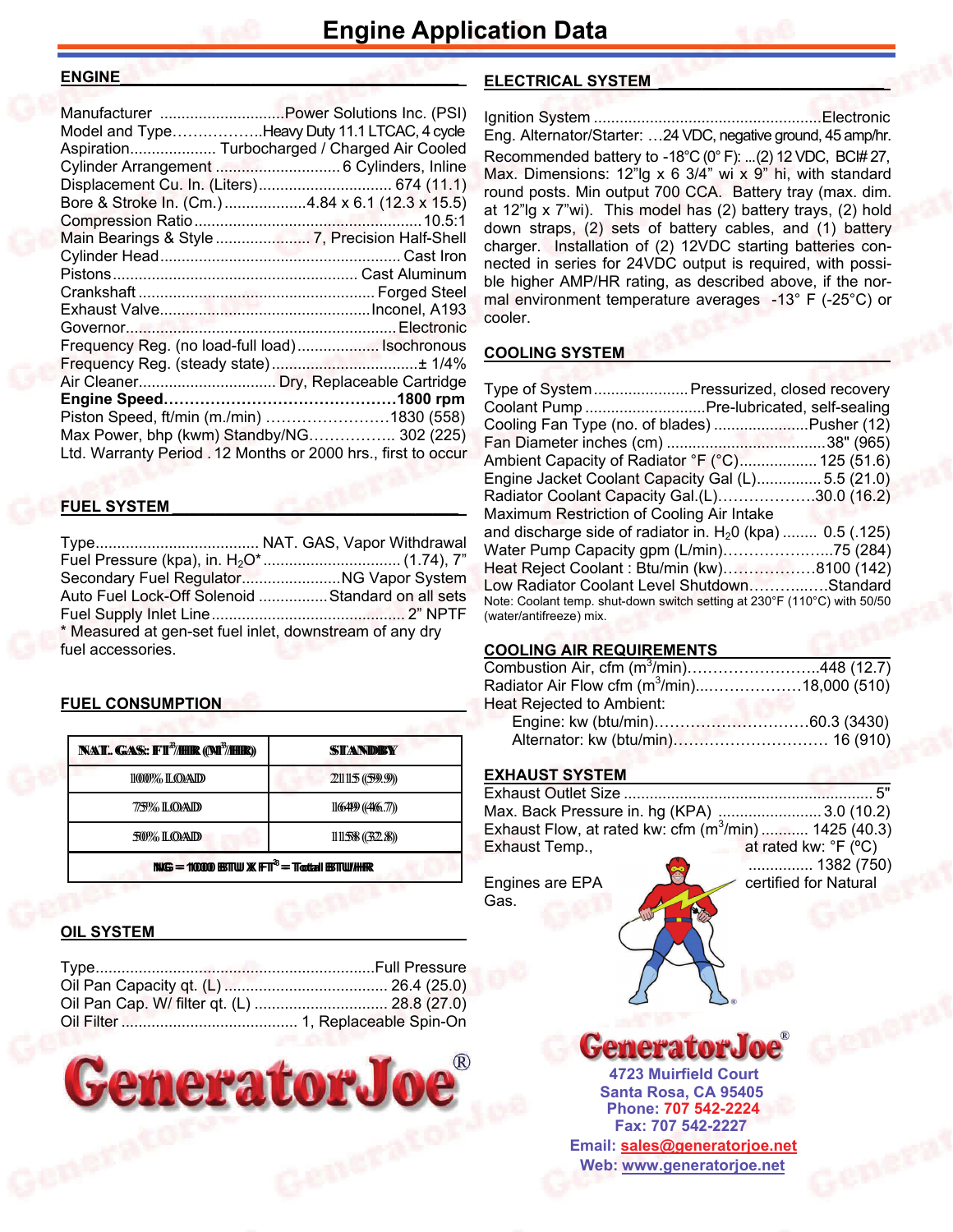## **AC Alternator Specifications**

**STANDARDS:** Marathon MagnaPlus and MagnaMax generators meet UL Listed Electric Generator, American and other international standards such as: NEMA MG1-22, BS5000, CAS C22.2, IEC 34-1 AND VDE 0530. Other standards and certifications can be considered upon request. (Both MagnaPlus & MagnaMax series are built with NEMA Class H Insulation materials or better which are normally rated at 190C degrees total temperature by NEMA however UL laboratories demands the total temperature be derated to a maximum of 160C total temperature when "UL LISTED").

**VOLTAGE REGULATOR:** SE350, supplied with standard MagnaPlus units and excitation system have solid state voltage build-up, encapsulated for humidity and abrasion protection, 1% regulation, volts per hertz operation, over excitation shutdown, stability adjust and built-in voltage adjustment.

PM300 (optional on MagnaPlus) Supplied with optional PMG excitation support have solid state voltage build-up, encapsulated for humidity and abrasion protection, 1% regulation, volts per hertz operation, over excitation shutdown, stability adjust and built-in voltage adjustment.

DVR2000E+ (optional for MagnaPlus) Standard on MagnaMax voltage regulator and PMG excitation support system are digital, microprocessor design with solid state voltage build-up, encapsulated for humidity and abrasion protection, 1/4% regulation, true volts per hertz operation with adjustable cut in, loss of sensing continuity shutdown,

PMG Excitation Support System (Standard on MagnaMax) Optional for MagnaPlus, permanent magnet generator excitation support system, minimum short circuit support current of 300% of the rating (250% for 50 hertz) for 10 seconds.

**INSULATION SYSTEM:** Meet UL1446, UL2200 requirements. Class H materials or better.

**MAIN ROTOR:** MagnaPlus main rotating field construction shall consisting of one piece, four pole laminations, incorporate amortisseur windings to facilitate parallel operation and application to voltage distorting loads. In addition, the amortisseur winding and field pole coil supports may be integrally die cast with the rotor laminations to form a unitized rotor core. The rotating assembly shall be dynamically balanced to less than 2 mils -peak-to-peak-displacement, and shall be designed to have an over speed withstand of 125% of rated speed for 15 minutes when operating at stable rated operating temperature.

**VERIFICATION OF PERFORMANCE:** (MagnaPlus series) All certified performance and temperature rise test data submitted by generator manufacturer are to be the result of the actual test of the same or duplicate generators. Temperature rise data shall be the result of loaded, rated power factor heat runs at the rated voltage and hertz. All performance testing shall be done in accordance with MIL-STD-705 and/or IEEE Standard-115. Generators are manufactured using production procedures & quality

## **Deep Sea 7420 Digital Controller**



controller includes generator at all times.

The 7420 controller will also monitor speed, frequency, voltage, current, oil pressure, coolant temp., and fuel levels. These modules have been designed to display warning and shut down status. It also includes: (11) configurable inputs alerts ● (8) configurable outputs alerts ● voltage monitoring ● mains (utility) failure detection ● (250) event logs ● configurable timers ● automatic shutdown or warning during fault detection · remote start (on load) ● engine preheat ● advanced metering capability ● hour meter ● text LCD displays ● protected solid state outputs • test buttons for: stop/reset • manual mode • maximized auto mode ● lamp test ● start button ● power monitoring (kWh, kVAr, kVAh, kVArh).



The 7420 controller is an This controller includes the 7420 expansion features auto start mains (utility) including RS232, RS484 (using MODBUS-RTU/TCP), failure module for single direct USB connection with PC, expansion optioned using gen-set applications. This DSENet for remote annunciation and remote relay a interfacing for a distance of up to 3300FT. The controller backlit LCD display which software is freely downloadable from the internet and continuously displays the allows monitoring with direct USB cable, LAN, or by status of the engine and internet via the built in web interface.



Further expansion is available by adding the optional "WebNet" gateway interface module. This device will allow comprehensive monitoring of the generator via the cloud including identification, location, and status. Some advantages of this module include: reduced site visits and maintenance costs ● remote fuel management ● fault analysis ● asset tracking ● automatic system alerts ● system up-time.

**Santa Rosa, CA 95405 4723 Muirfield Court Fax: 707 542-2227 Phone: 707 542-2224 Web: [www.generatorjoe.net](http://www.generatorjoe.net)  Email: [sales@generatorjoe.net](mailto:sales@generatorjoe.net?subject=Your%20products)**